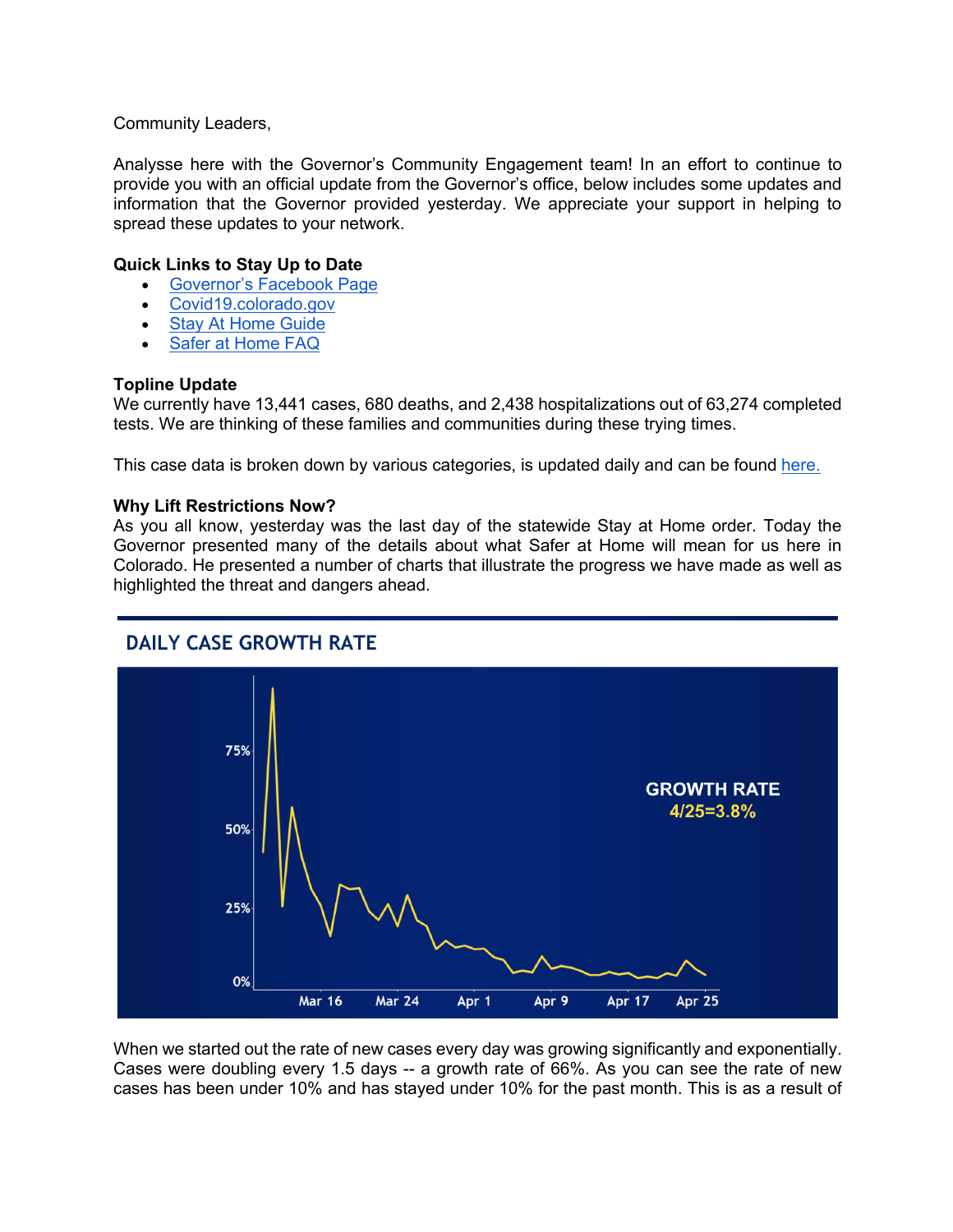the actions that we have taken in Colorado to stop the spread of the virus. Recently it's been around 5%. That shows a leveling off of new cases.

We see the same thing when it comes to hospitalizations. The daily hospitalization growth rate has been declining for a number of weeks and we have fewer hospitalizations now than we did a week ago and two weeks ago.



## **DAILY HOSPITALIZATION GROWTH RATE**

Given that new cases and hospitalizations are declining, and given where we are in terms of building hospital capacity, our modeling suggests that the state can handle the caseload, and therefore we can begin taking steps to establish a way of life that is safe and allows more Coloradans to earn a living.

What this shows is that we have met the criteria for success that we laid out over a month ago when the Governor instituted the Stay-at-Home order. We have slowed the spread of the virus, bought time to build healthcare capacity, bought time to acquire more masks, gloves, ventilators, etc., and bought time to grow testing capacity & obtain supplies.

The goal was never to eradicate the virus and we know that is unrealistic. Extending a statewide stay at home order only delays the peak, it does not reduce the severity without ongoing interventions to continue to flatten the curve. We have flattened the curve and bought ourselves time to expand healthcare capacity and to craft a more sustainable way to manage the virus.

That is why we are moving to a new phase: Safer at Home. View the Public Health Order here.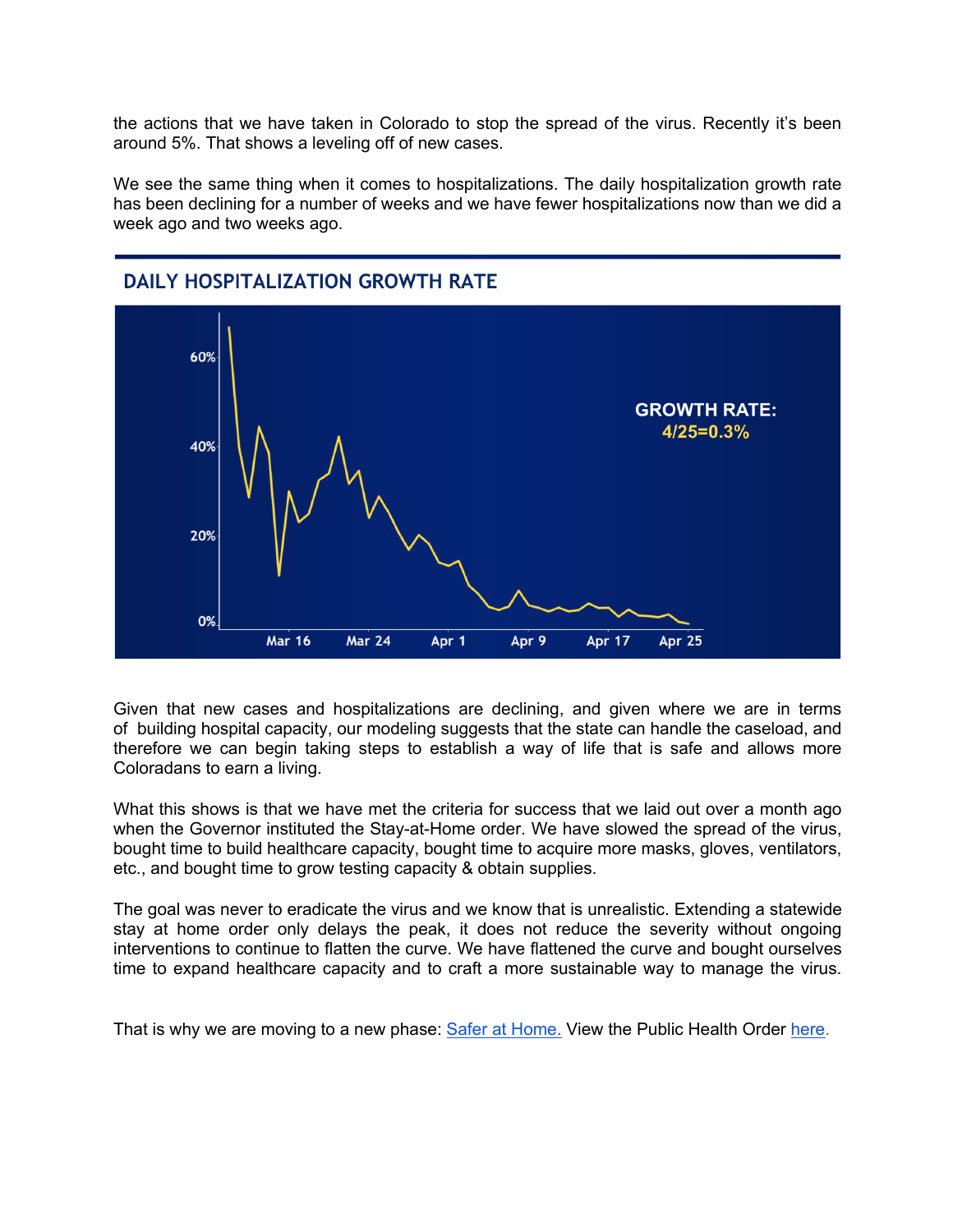## PHASED IMPLEMENTATION OF SAFER AT HOME



### **Safer at Home goals**

Today the Governor laid out the goals of the "Safer at Home" phase. They are:

- Manage the spread:
- Provide access to world-class health care for every Coloradan that gets sick;
- Find a more sustainable way to live;
- Help Coloradans earn a living while protecting health and safety;
- Minimize secondary health effects (physical / mental health impacts);
- And protect vulnerable populations

### **Safer at Home Executive Order Details**

- Vulnerable populations and seniors must stay at home except when absolutely necessary.
- No group gatherings over 10 people.
- Critical businesses remain open with strict precautions (social distancing, masks for all employees, more frequent cleanings, etc.)
- Retail businesses open for curbside delivery and phased-in public opening with strict precautions.
- Restaurants and bars remain closed except for takeout/delivery. Work towards phased reopening.
- Wearing non-medical cloth face coverings in public at all times, which is still not a substitute for distancing.
- Nightclubs, gyms and spas remain closed.
- Elective medical and dental procedures begin, with strict precautions to ensure adequate personal protective equipment and the ability to meet critical care needs.
- Personal services (salons, dog grooming, personal training, etc) can open with strict precautions.
- K-12 schools remain closed for the 2019-2020 school year.
- Telecommuting continues for offices. Starting May 4, up to 50% of staff MAY work in person (with social distancing in place) but we encourage employers to continue to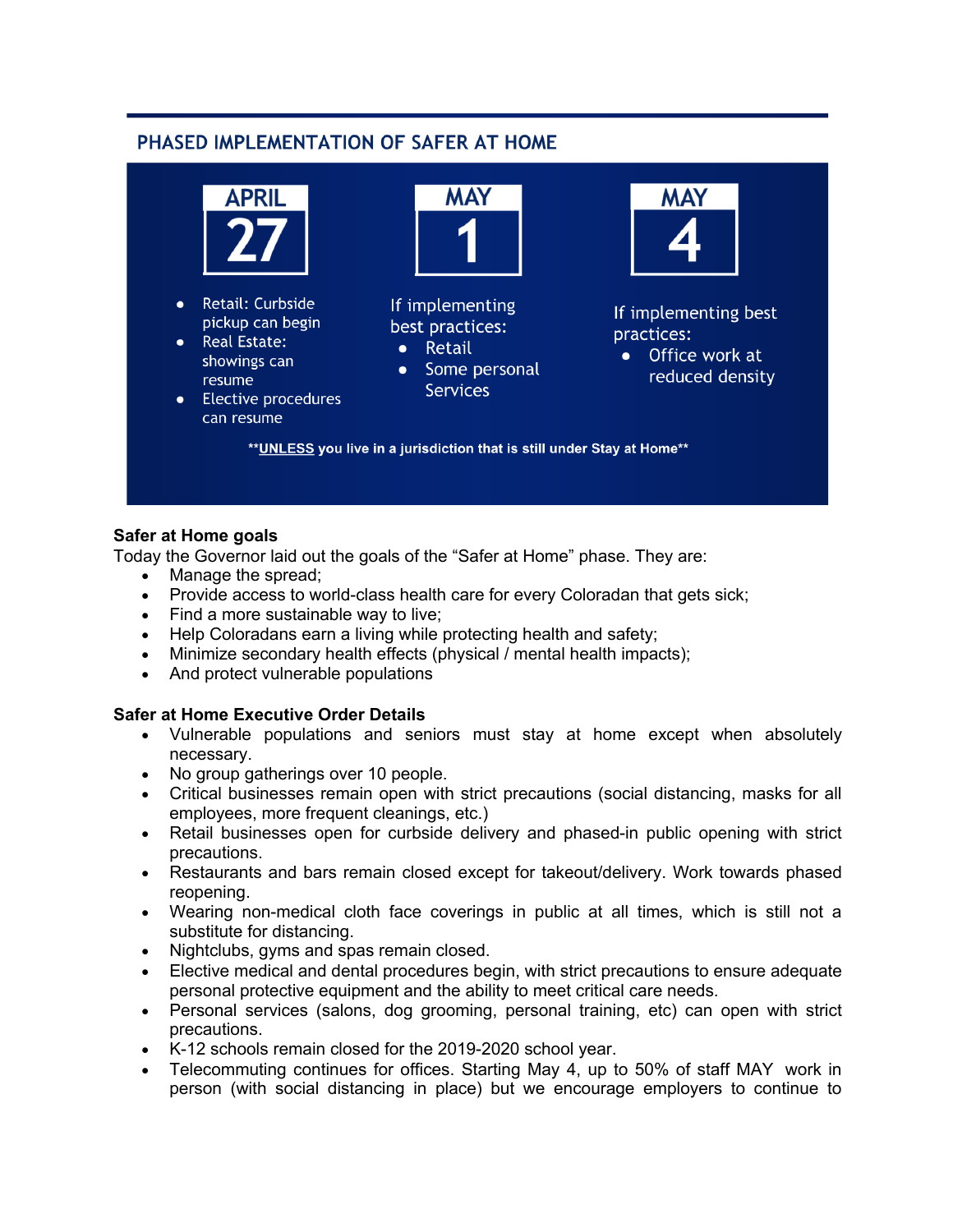maximize telecommuting. Meaning if you can run your business with 100% telecommuting- do that!

• Limited post-secondary instruction may resume, including technical and vocational programs, that cannot be done remotely.

#### **"Safer at home" in Nursing homes**

A crucial component of this plan is that additional precautions and protections in nursing homes will continue to be a top priority. It's a big concern across the state and it's been a priority of our administration since we started our efforts to fight COVID-19. More than half of the deaths in our state are among residents of nursing homes and senior care facilities.

One of the first things we did was restrict visitations and require symptom screenings at senior care facilities. Now we are requiring a COVID-19 Prevention and Response Plan submitted by the facilities to CDPHE by May 1, 2020. A plan to isolate people who have COVID-19 symptoms or positive tests. And that all facility residents and employees must wear a mask or other facecovering when in public. Facility employees must wear an appropriate mask at all times when they are in the facility.

#### **"Safer at Home" Options for Local Governments**

For local governments, there is room for flexibility. Counties have three options:

- A. Stay consistent with state regulations
- B. Go farther with local orders
	- Many counties may continue to have more restrictive rules in place.
	- We support places like Denver extending their order eight more days. They have the most cases in the state.
	- You must follow local orders. They are still the law.
	- C. Third option: local flexibility further than the state that will require a waiver from the Colorado Department of Public Health and Environment (CDPHE).

We know that many counties aren't like Denver. Places like Bent county have zero confirmed cases, thus they probably don't need to have as severe restrictions. But we are still one state and the virus knows no boundaries so no precautions would not be appropriate either. But there are areas of the state, like Denver, JeffCo, Adams, Arapahoe, El Paso, Weld, that probably shouldn't be going too far in relaxing restrictions. We've still got a lot of work to do there.

Local conditions that will allow for more flexibility:

- Either a low number of new cases per day; OR
- Cases declining for the past 14 days; AND
- Must be combined with an early warning system to swiftly detect and address an increase in community spread to prevent a breach of local health care system capacity

Local requirements for more flexibility

- The local public health agency endorses the alternative plan.
- Local hospitals can verify that they have the capacity to serve all people needing their care.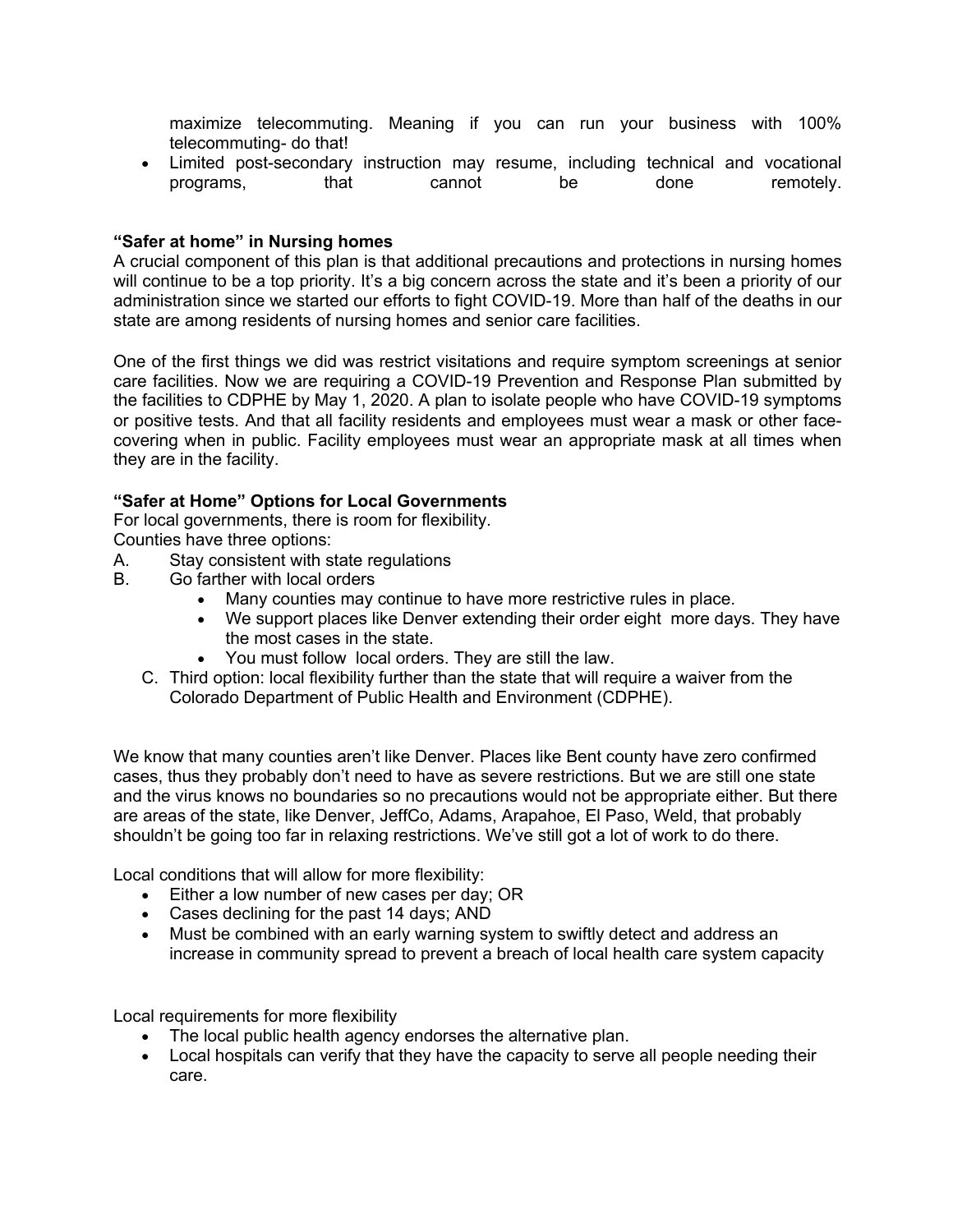• The county commissioners (or other county-level governing body) vote affirmatively to adopt the alternative plan in place of the Safer At Home Executive Order.

By sticking to this process, we can help protect health and safety while allowing for local flexibility.

Counties & Communities that disregard the order are breaking the law, jeopardizing their emergency preparedness grants, putting lives at risk and increasing disruptions to businesses and jobs.

Businesses who willfully disregard the regulations in the public health order will be issued a Cease and Desist Order and may have their license revoked.

**Guidance for industries** As businesses begin to re-open over the coming weeks, each industry has specific guidelines to follow -- these can be found at: www.coloradosaferathome.com.

#### **Protections for Workers**

It is critical that we take steps to protect the safety of workers. Two of the most common questions we are getting are:

**What if my employer is requiring me to return to work but I don't feel safe?** No vulnerable individuals can be compelled by their employer to return to work if their work requires in person work near others. Employers must accommodate vulnerable individuals with remote work options, if the work can be done remotely. If an employer requires work from an employee entitled to paid leave (due to illness or a quarantine/isolation order) under the Colorado HELP Rules, that would be unlawful under those rules, and should be reported to colorado labor law.gov.

**My workplace wants me to come back but with schools closed I have no childcare, what are my options?** Per Safe-at-Home Executive order D 2020-044 employers must make accommodations to the greatest extent possible for workers who are experiencing a lack of childcare due to school closures- such accommodations include but are not limited to remote work options and/or flexible scheduling. Federal law provides up to 12 weeks of paid sick leave at twothirds the employee's regular rate of pay because of childcare needs due to a coronavirus-related closure of a school or childcare establishment. The CARES Act also provides unemployment benefits under Pandemic Unemployment Assistance to those who are unable to work due to COVID-19.

#### **Enforcement**

We will need your help in enforcing these standards. Local public health, local law enforcement don't have the capacity to monitor every single business to make sure they are complying with the law and doing their part to help prevent the spread of coronavirus. If you see establishments that are not taking proper precautions and disobeying the public health order and putting you and others at risk please report them to the local public health agency and the Attorney